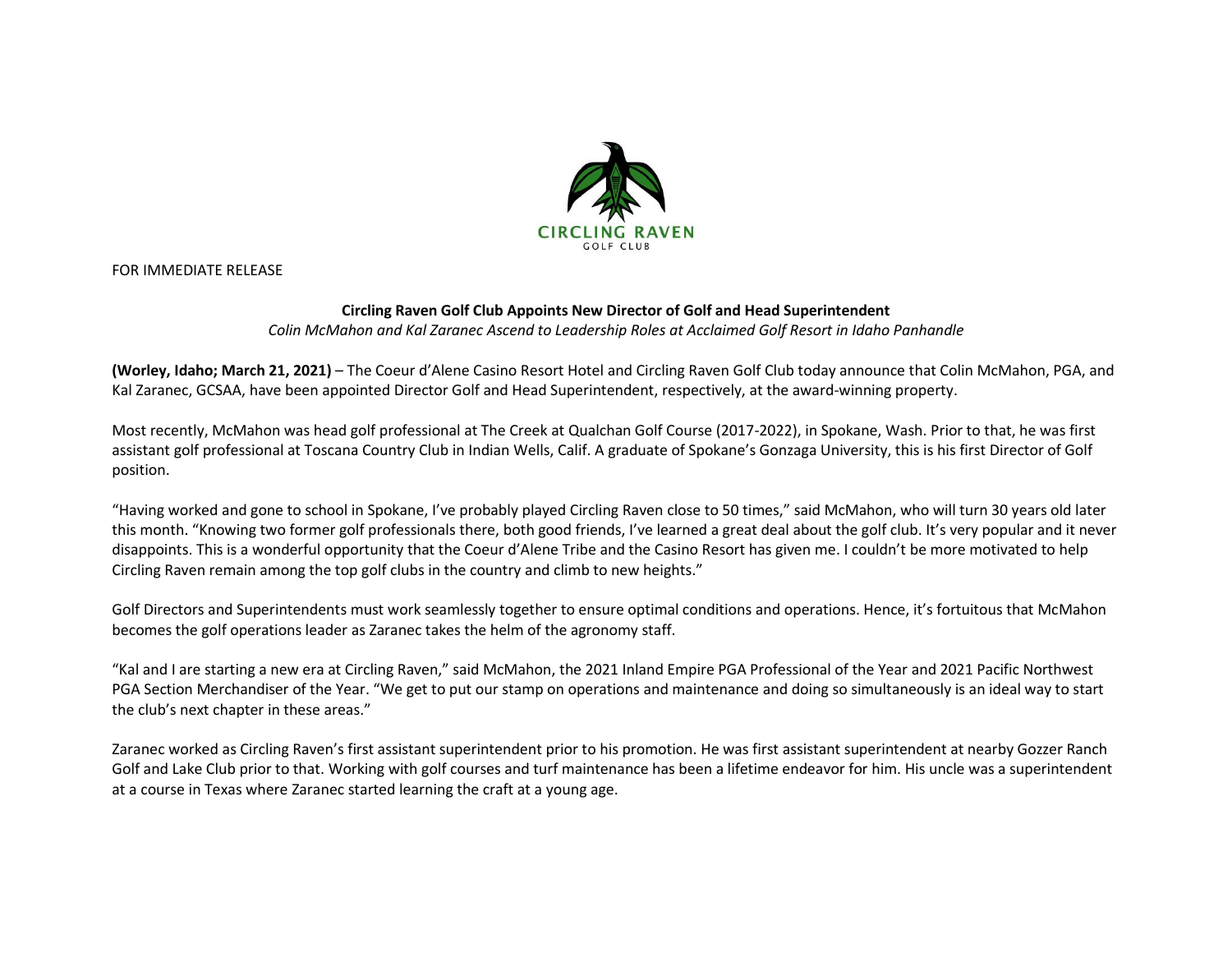"I've known what I wanted to do since I was 10 or 11 years old," said Zaranec, who graduated from The Ohio State University. "This is perfect timing to make this transition, and we're committed to providing the exceptional course conditions for which Circling Raven is known."

Zaranec is currently in the Nufarm EXCEL Leadership superintendent mentorship program that participants must apply for. He believes the additional training he's receiving is taking him to another level.

"I've always known how important communicating well is," said Zaranec. "But the program is showing me a whole new level, preparing me to communicate clearly, well and often with everyone from the executive department to our in-season staff of 29 team members."

McMahon and Zaranec begin their department leadership roles on the heels of a remarkable 2021 season at Circling Raven.

Some golf club achievements included:

- 1. Surpassing \$1 million in golf shop merchandise sales for the first time
- 2. Increasing the number of rounds played and revenue while maintaining superb playing conditions
- 3. Undertaking some course and supporting facility improvements
- 4. Regaining the No. 1 public course ranking in Idaho and climbing in Top 20 Casino Courses list nationally
- 5. Garnering praise from the professional tour players who competed in the inaugural Circling Raven Championship
- 6. Promoting cultural tourism activities offered by the casino resort and mesh them with golf package messaging
- 7. Leveraging golf to empower youth and Native Americans while operating in a manner that honors Tribal values

"We are confident that Colin and Kal will thrive in their new positions," said Laura Penney, CEO, Coeur d'Alene Casino Resort Hotel. "We're excited to have them help Circling Raven continue providing our guests with an exceptional golf experience."

Visit [www.cdacasino.com/](http://www.cdacasino.com/)golf for more information on golf and other resort options.

## **About Circling Raven Golf Club and Coeur d'Alene Casino Resort Hotel**

Owned and operated by the Coeur d'Alene Tribe, Circling Raven is in the scenic Idaho panhandle approximately 55 minutes from Spokane International Airport (GEG). Measuring 7,189 yards from the rear tees, the 18-hole layout sprawls magnificently through 620 acres of woodlands, wetlands, and Palouse grasses. Its gleaming white sand bunkers are large and strategically placed and its hole variety ingenious. The course will host the Circling Raven Championship in August, an Epson "Road to the LPGA" Tour event. Other Coeur d'Alene Casino Resort Hotel amenities and activities include the fullservice Spa Ssakwa'q'n (pronounced Sock-wock-en); 300 hotel rooms; bars, restaurants, lounges, and eateries; cultural immersion options; and more. The casino completed a \$15 million renovation of its gaming floor and Events Center in 2019. Circling Raven has garnered numerous best-in-kind honors since opening, including being rated a Top 100 Resort Course, Best in State, and a Top U.S. Casino Course. Its golf shop has won national and regional awards for its excellence and its variety of products, displays, and performance.

## **MEDIA CONTACT:**